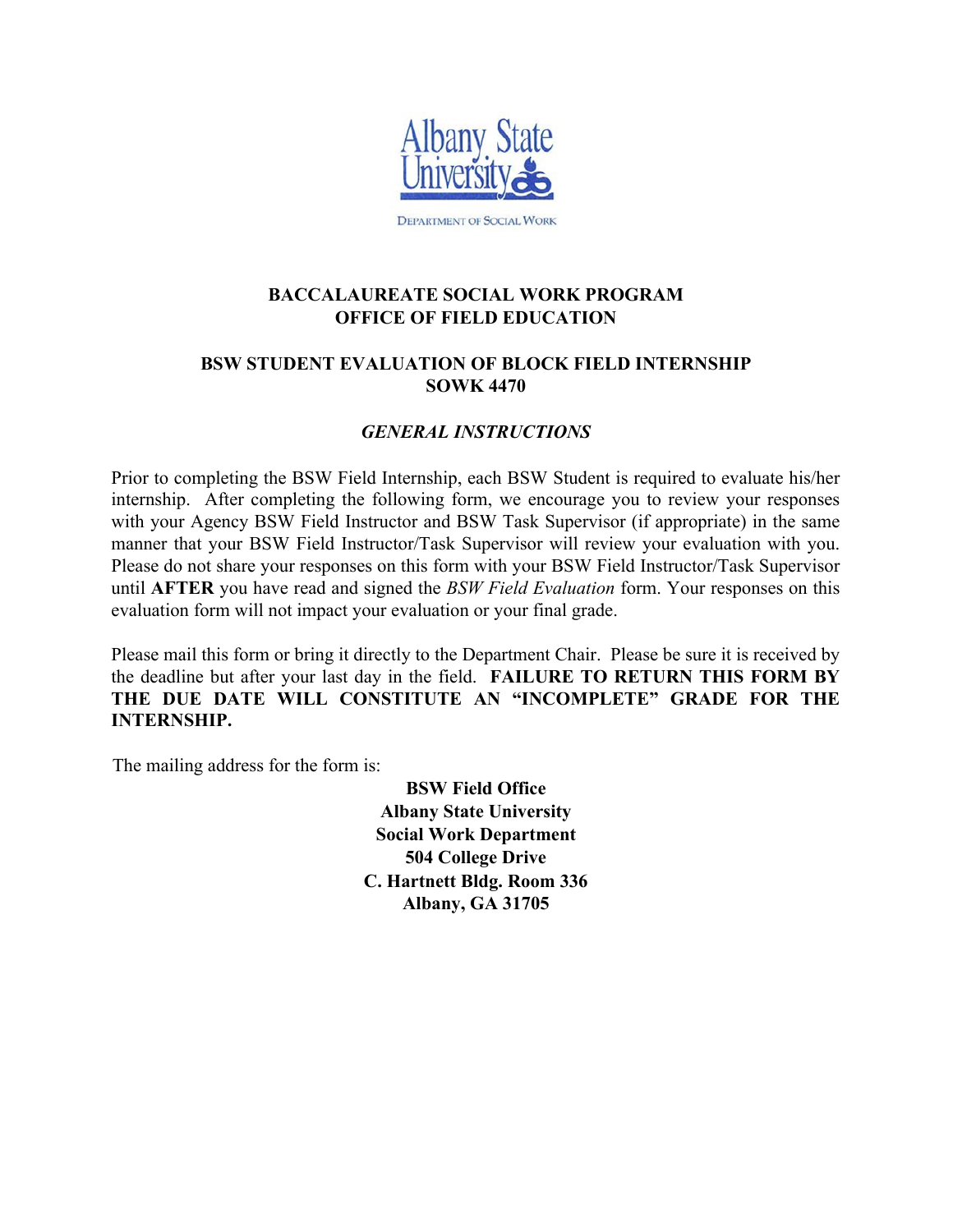# **Directions**

*Each question in this Evaluation form must be answered. A space for your response is provided for each question.* 

| <b>BSW Student's Name</b>                   |  |
|---------------------------------------------|--|
| <b>BSW Field Agency</b>                     |  |
| <b>BSW Field Instructor</b>                 |  |
| <b>BSW Task Supervisor (If appropriate)</b> |  |

| Please write year in front of Semester:                          | <b>FALL SEMESTER</b> | <b>SPRING</b> |
|------------------------------------------------------------------|----------------------|---------------|
| <b>SEMESTER Please rate each category using the Scale below:</b> |                      |               |

| <b>Not</b>        | Fail | <b>Needs</b> | Acceptable | <b>Very</b> | <b>Outstanding</b> | Insufficient       |
|-------------------|------|--------------|------------|-------------|--------------------|--------------------|
| <b>Applicable</b> |      | Improvement  |            | Good        |                    | <b>Evidence or</b> |
|                   |      |              |            |             |                    | <b>Opportunity</b> |
| NA                |      |              |            |             |                    |                    |

#### *BSW AGENCY EVALUATION*

## *Please evaluate your BSW Foundation Field Internship:*

| #              | <b>Evaluative Item</b>                                                        | $0 - 6$ |
|----------------|-------------------------------------------------------------------------------|---------|
|                | The Agency offered an adequate Orientation.                                   |         |
| $\overline{2}$ | My role in the Agency was adequately defined.                                 |         |
| 3              | The Agency Administration was supportive of me.                               |         |
| $\overline{4}$ | The Agency Staff was supportive of me.                                        |         |
| 5              | Activities for learning were provided to me.                                  |         |
| 6              | The structure of the Agency promoted creativity.                              |         |
| 7              | The office space provided to BSW Students was adequate.                       |         |
| 8              | The Agency was well-organized.                                                |         |
| 9              | The Agency's Staff was competent.                                             |         |
| 10             | I was accepted as part of the Agency.                                         |         |
| 11             | My workload was manageable.                                                   |         |
| 12             | My workload met my learning needs.                                            |         |
| 13             | My overall rating of the <b>Agency</b> as a <i>future</i> internship site is: |         |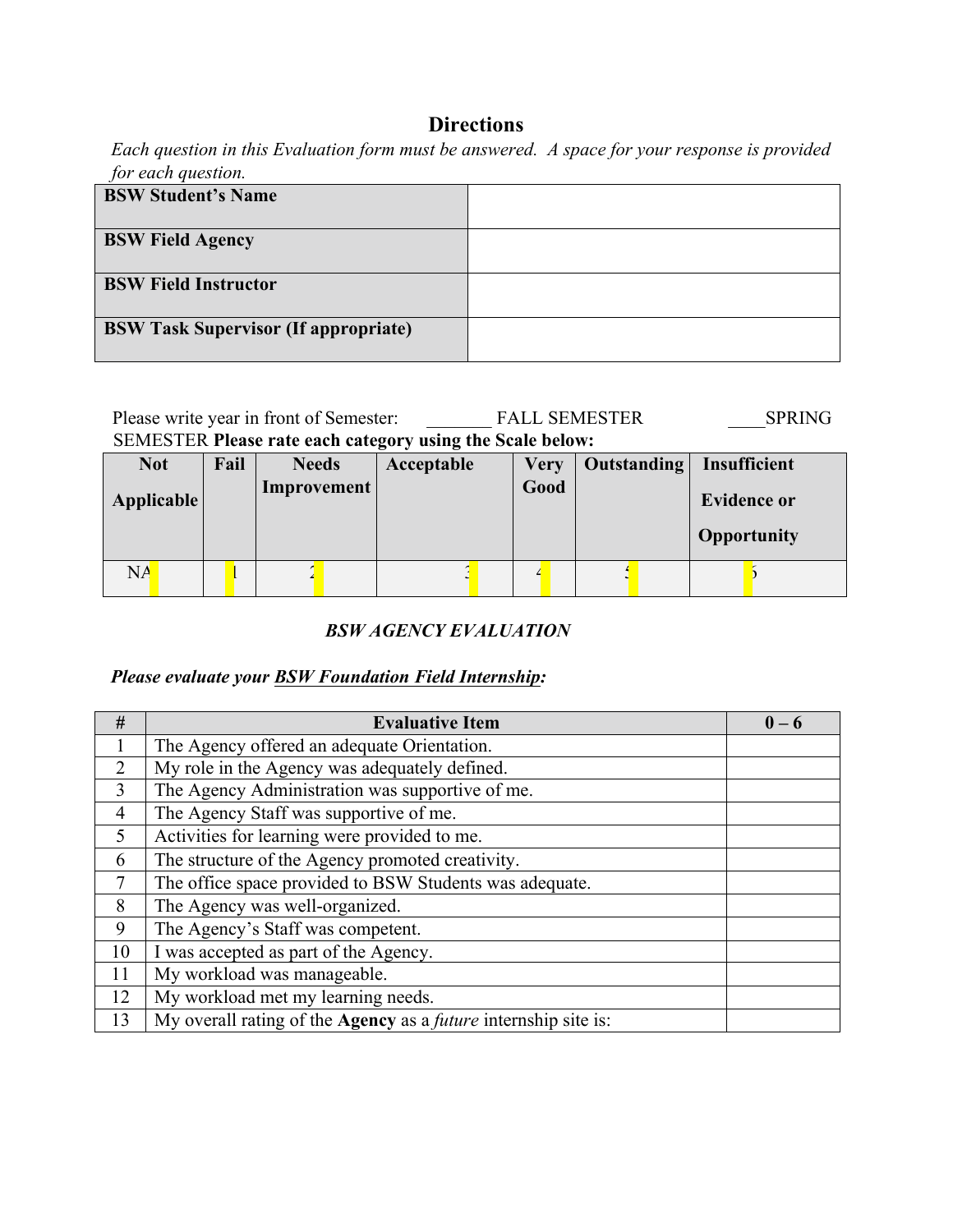What did you like most about your BSW Foundation Field Internship?

What did you like least about your BSW Foundation Field Internship?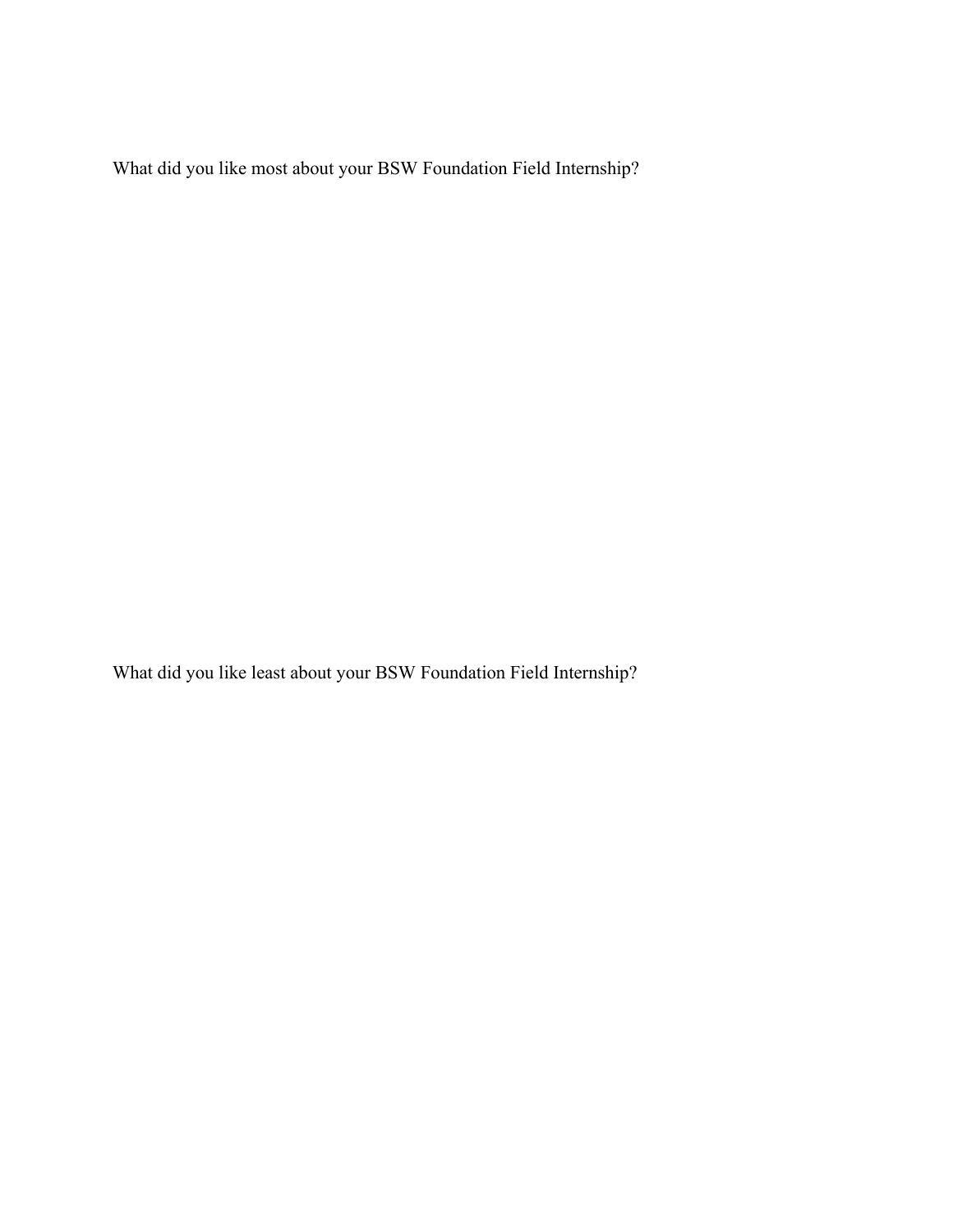# *BSW FIELD INSTRUCTOR EVALUATION*

| My BSW Field Instructor was (circle):                                                               | On-sight (At the Agency) | Off-site                  |
|-----------------------------------------------------------------------------------------------------|--------------------------|---------------------------|
| How often did you meet with your BSW Field<br>Instructor for <i>scheduled</i> supervisory sessions? | times per week           | hours<br>minutes per week |
| How often did you meet with your BSW Field<br>Instructor for <i>unscheduled</i> supervision?        | times per week           | hours<br>minutes per week |

## *Please evaluate your BSW Field Instructor:*

| $\#$ | <b>Evaluative Item</b>                                                         | $0 - 6$ |
|------|--------------------------------------------------------------------------------|---------|
|      | The BSW Field Instructor modeled professional social work knowledge, values    |         |
|      | and skills.                                                                    |         |
|      | 2. The BSW Field Instructor modeled ethical decision-making.                   |         |
|      | The BSW Field Instructor assisted me in critically analyzing models of         |         |
|      | assessment, prevention, intervention and evaluation.                           |         |
|      | The BSW Field Instructor modeled sensitivity to issues of diversity with       |         |
|      | 4. clients.                                                                    |         |
|      | The BSW Field Instructor modeled a commitment to human rights and social       |         |
|      | 5. and economic justice in social work practice.                               |         |
|      | The BSW Field Instructor modeled the utilization of evidence-based best        |         |
|      | 6. practices with clients.                                                     |         |
|      | The BSW Field Instructor assisted me in understanding and applying theories    |         |
|      | 7. that guided the processes of assessment, intervention and evaluation.       |         |
|      | The BSW Field Instructor modeled collaborating with others to advocate for     |         |
|      | 8. policies that advance social wellbeing.                                     |         |
|      | The BSW Field Instructor modeled how to change service delivery and practice   |         |
|      | 9. to improve the quality of social services to meet emerging societal trends. |         |
|      | The BSW Field Instructor provided me with guidance and opportunities to        |         |
|      | 10 practice engaging effectively with clients.                                 |         |
|      | The BSW Field Instructor provided me with guidance and opportunities to        |         |
|      | assess clients effectively.                                                    |         |
|      | The BSW Field Instructor provided me with guidance and opportunities to        |         |
|      | 12 implement effective interventions with clients.                             |         |
|      | The BSW Field Instructor provided me with guidance and opportunities to        |         |
|      | 11 effectively evaluate practice interventions.                                |         |
|      | The BSW Field Instructor provided me with no less than one hour of             |         |
|      | 14 supervision each week.                                                      |         |
|      | 1. The BSW Field Instructor was open to my feedback and input.                 |         |
|      | Overall, the BSW Field Instructor provided me with the instruction and         |         |
|      | 16 opportunities I needed as an undergraduate-level social worker.             |         |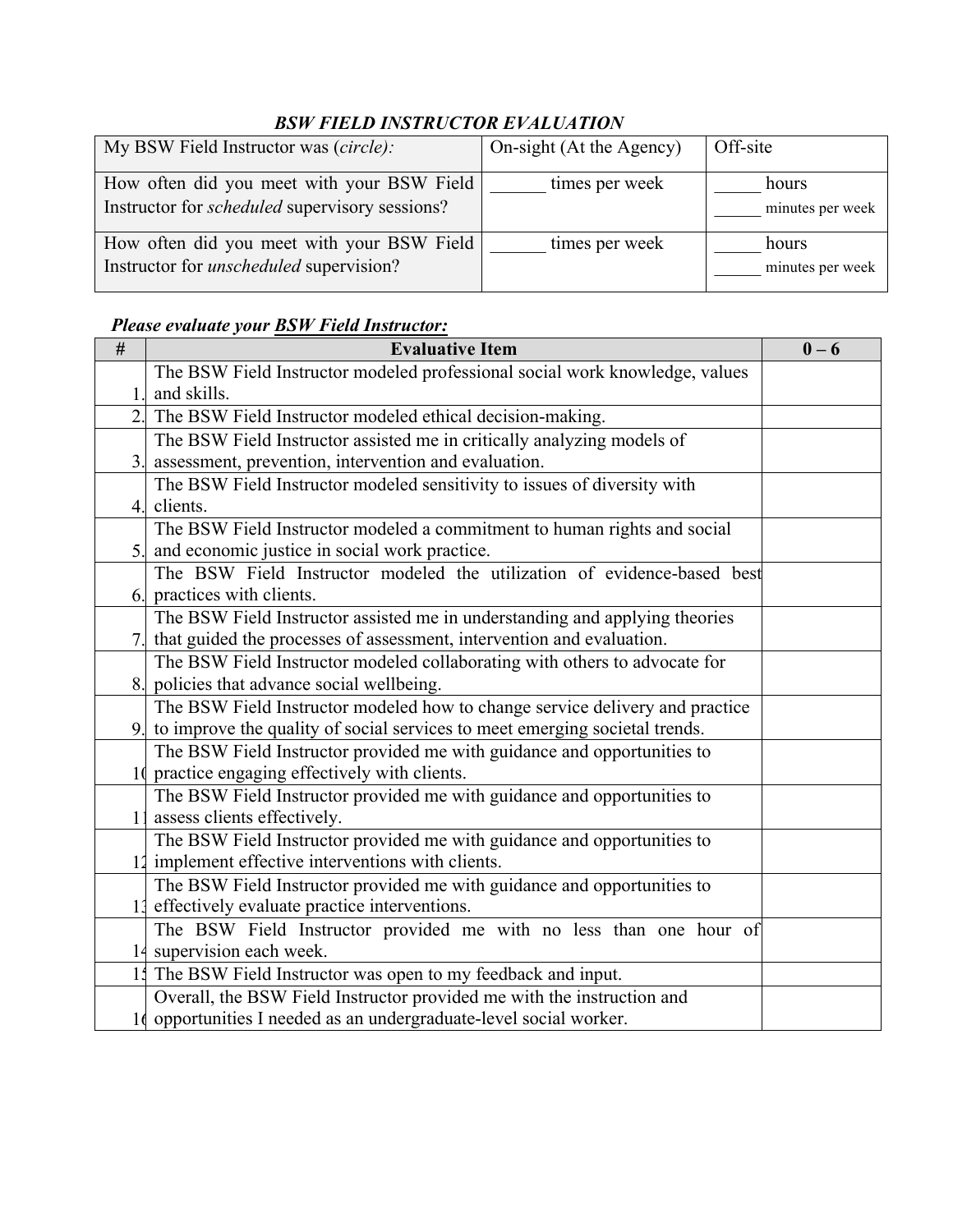Please make any additional comments regarding your BSW Field Instructor below:

What changes would you suggest to improve the quality of supervision you received from your BSW Field Instructor?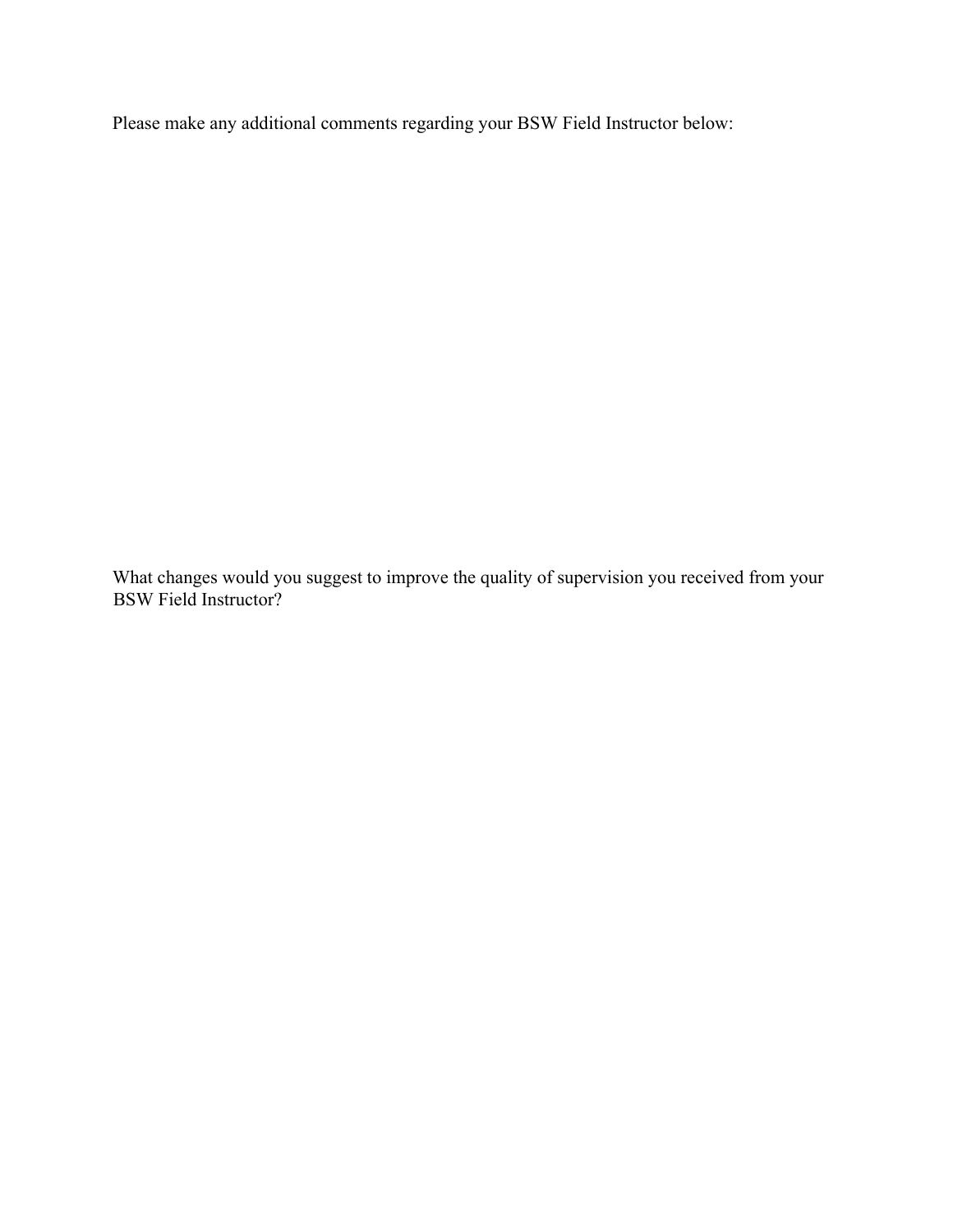# *BSW TASK SUPERVISOR EVALUATION*

## *Please evaluate your BSW Task Supervisor, if you were assigned one:*

| #                | <b>Evaluative Item</b>                                                                                                                                     | $0 - 6$ |
|------------------|------------------------------------------------------------------------------------------------------------------------------------------------------------|---------|
| 1.               | My BSW Task Supervisor established a comfortable working relationship.                                                                                     |         |
| 2.               | My BSW Task Supervisor gave the amount of time to me that I needed.                                                                                        |         |
| $\overline{3}$ . | My BSW Task Supervisor assisted with developing my social work skills<br>and techniques.                                                                   |         |
| 4.               | My BSW Task Supervisor oriented me to my assignments.                                                                                                      |         |
| 5.               | My BSW Task Supervisor offered me constructive feedback.                                                                                                   |         |
| 6.               | My BSW Task Supervisor listened to my point of view.                                                                                                       |         |
| 7.               | My BSW Task Supervisor provided me with support when I needed it.                                                                                          |         |
| 8.               | My BSW Task Supervisor assisted in developing my BSW Learning<br>Contract.                                                                                 |         |
| 9.               | My BSW Task Supervisor assisted in organizing and implementing my<br>learning experiences.                                                                 |         |
|                  | 10 My BSW Task Supervisor assisted me with documentation responsibilities.                                                                                 |         |
| 1 <sup>1</sup>   | My BSW Task Supervisor assisted me in learning about people from<br>diverse backgrounds.                                                                   |         |
| 12               | My BSW Task Supervisor assisted me in learning social work intervention<br>strategies.                                                                     |         |
|                  | 11 My BSW Task Supervisor supplemented my learning experiences with<br>such supports as related reading materials, videos, workshops, conferences,<br>etc. |         |
|                  | 14 My overall rating of my BSW Task Supervisor is:                                                                                                         |         |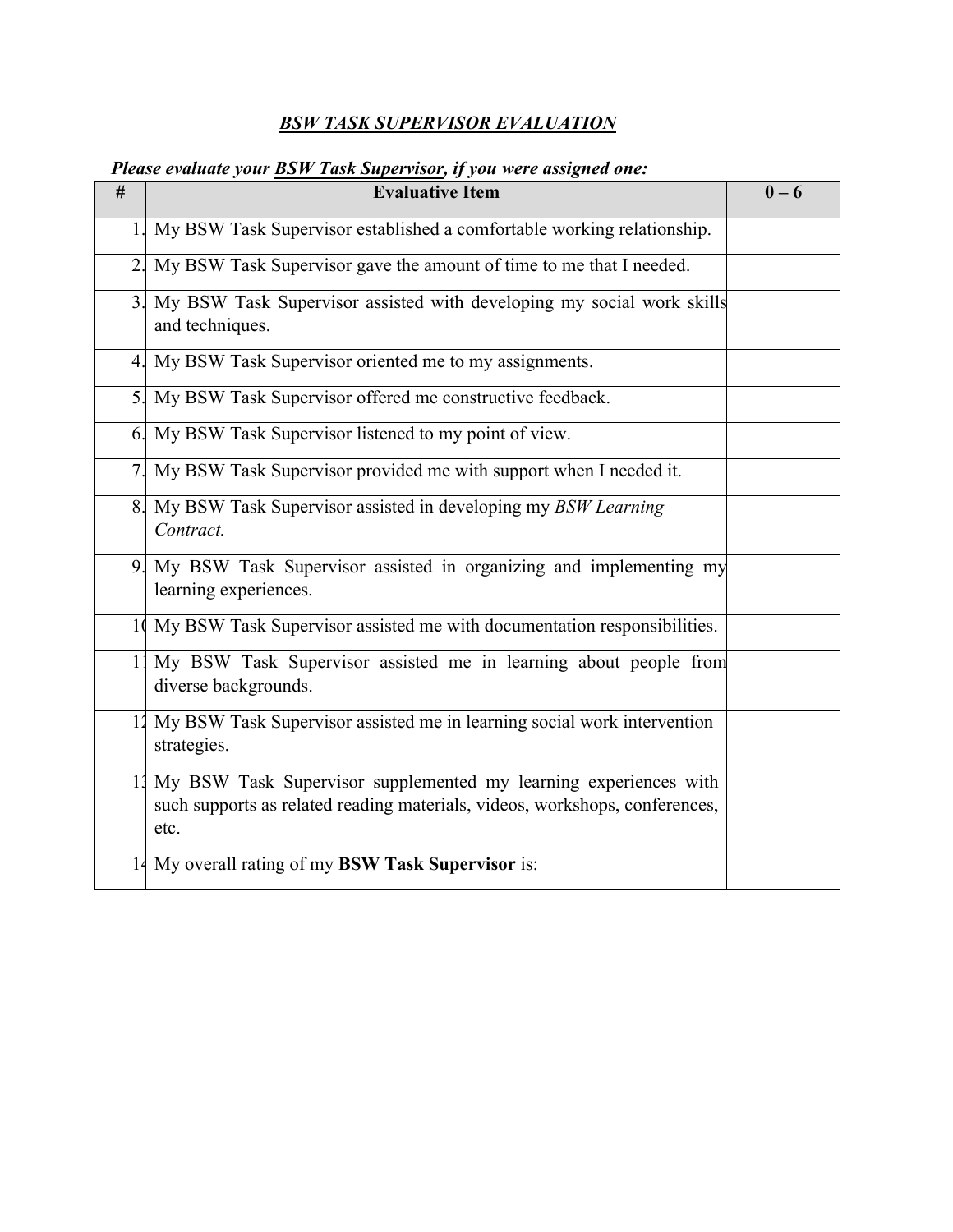#### *BSW STUDENT'S EVALUATION OF SELF*

| #              | <b>Evaluative Item</b>                                                                                       | $0 - 6$ |
|----------------|--------------------------------------------------------------------------------------------------------------|---------|
|                | I utilized the opportunities presented to me in my field placement.                                          |         |
|                | 2. I invested myself fully in this field internship.                                                         |         |
| 3 <sub>1</sub> | I was able to integrate social work theory into my field practice.                                           |         |
| 4.             | I resolved any problems I had in the field appropriately (e.g., conflicts,<br>stress, values, ethics, etc.). |         |
|                | 5. I consistently made good use of my time in the field placement.                                           |         |
|                | 6. I rate the quality of my written work as:                                                                 |         |
|                | I rate the degree to which I successfully completed my behavioral<br>competencies as:                        |         |
| 8.             | My overall rating of my performance in this field placement is:                                              |         |

*Please make any additional comments below:* 

*What is the most important thing you learned about your role as a social worker during your n Field Internship?* 

*What do you believe you could have done differently to improve your overall Block Field Internship experience?* 

*What are your career goals?*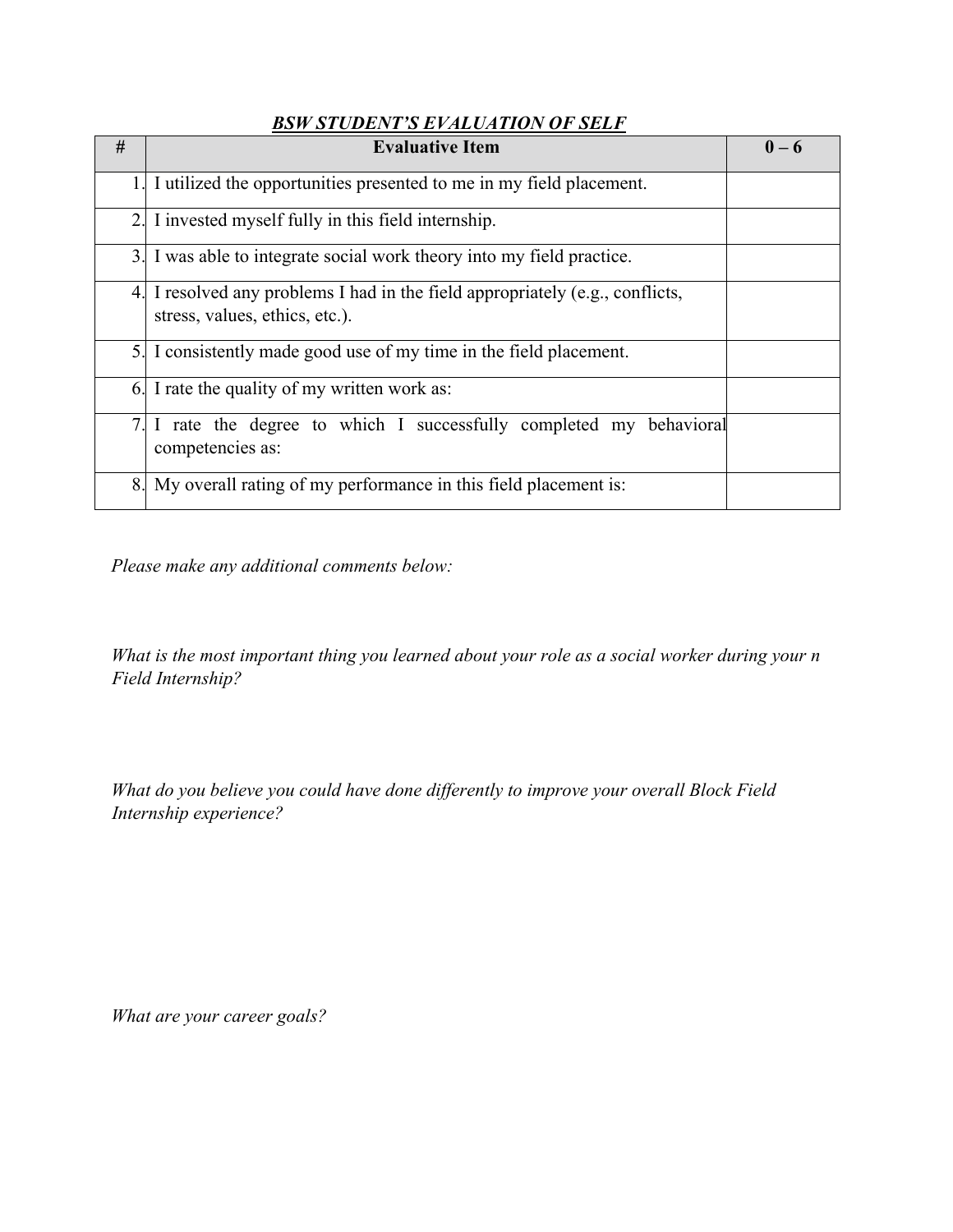#### *EVALUATION OF BSW JUNIOR & SENIOR YEAR COURSEWORK*

*Please rate how well the undergraduate coursework prepared you for your Senior Year (Block) Field Experience.*

*For SOWK 4471: BSW Block Field Experience—Junior Year Curriculum Students Only:* 

| Course                   | Course                                      | Fail         | <b>Below</b>   | Average      | Above                   | <b>Excellent</b> |
|--------------------------|---------------------------------------------|--------------|----------------|--------------|-------------------------|------------------|
| #                        |                                             |              | Average        |              | Average                 |                  |
|                          |                                             | $\mathbf{1}$ | $\overline{2}$ | $\mathbf{3}$ | $\overline{\mathbf{4}}$ | $5\overline{)}$  |
| <b>SOWK</b>              | Self-Awareness                              |              |                |              |                         |                  |
| 2310                     |                                             |              |                |              |                         |                  |
| <b>SOWK</b>              | Intro. To SOWK                              |              |                |              |                         |                  |
| 2411                     |                                             |              |                |              |                         |                  |
| <b>SOWK</b>              | Human Behavior $\overline{\mathscr{K}}$ the |              |                |              |                         |                  |
| 3381                     | Social Environment I                        |              |                |              |                         |                  |
| <b>SOWK</b>              | Social Work Practice I                      |              |                |              |                         |                  |
| 3441                     |                                             |              |                |              |                         |                  |
| <b>SOWK</b>              | Interviewing $\&$                           |              |                |              |                         |                  |
| 3443                     | Recording                                   |              |                |              |                         |                  |
| <b>SOWK</b>              | Social Work Policy I                        |              |                |              |                         |                  |
| 2211                     |                                             |              |                |              |                         |                  |
| $\overline{\text{SOWK}}$ | Human Behavior & the                        |              |                |              |                         |                  |
| 3382                     | Social Environment II                       |              |                |              |                         |                  |
| <b>SOWK</b>              | Social Work Practice II                     |              |                |              |                         |                  |
| 3442                     |                                             |              |                |              |                         |                  |
| <b>SOWK</b>              | Research I                                  |              |                |              |                         |                  |
| 3444                     |                                             |              |                |              |                         |                  |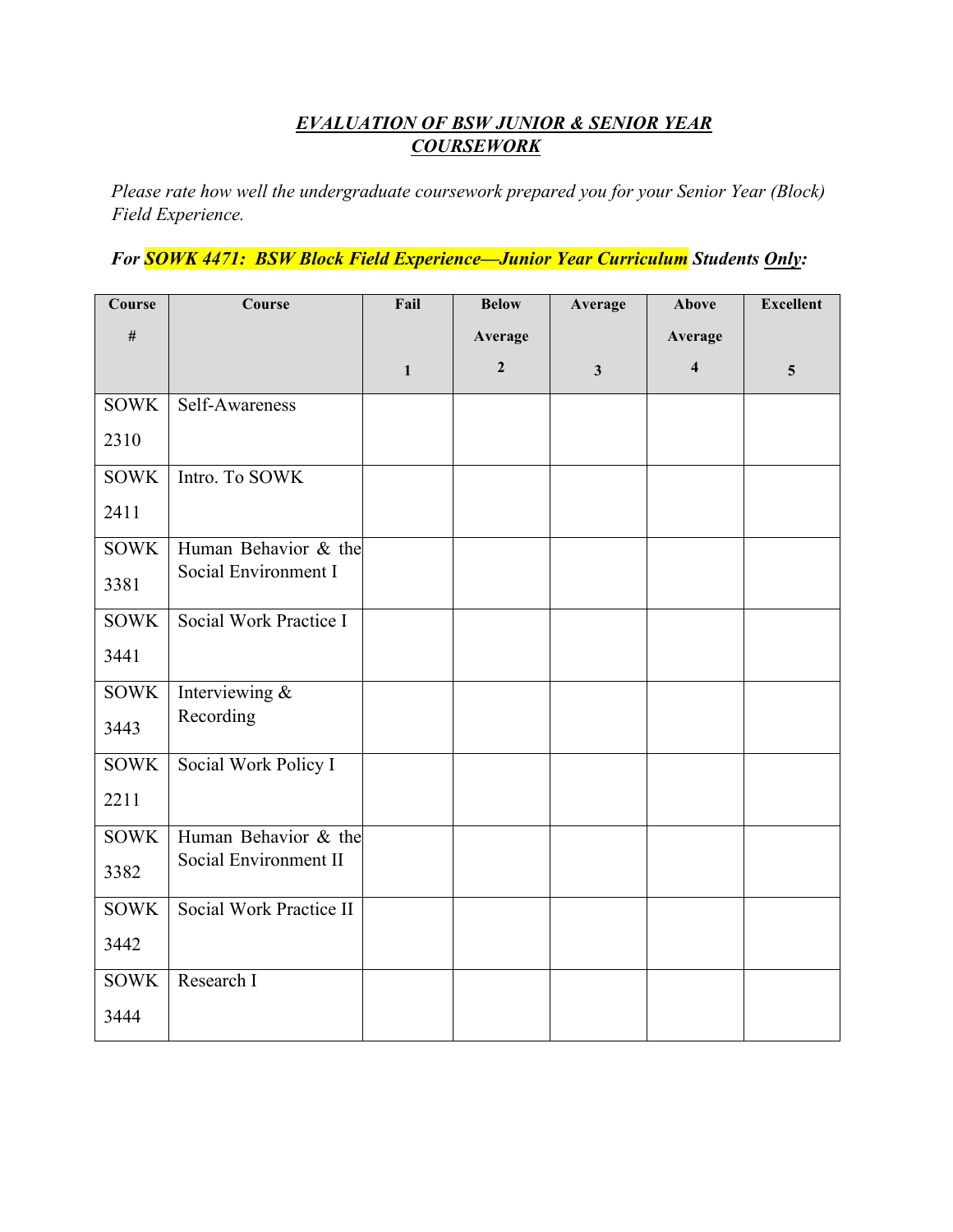| Course      | Course                 | Fail         | <b>Below</b>   | Average      | Above                   | <b>Excellent</b> |
|-------------|------------------------|--------------|----------------|--------------|-------------------------|------------------|
| $\#$        |                        |              | Average        |              | Average                 |                  |
|             |                        | $\mathbf{1}$ | $\overline{2}$ | $\mathbf{3}$ | $\overline{\mathbf{4}}$ | 5                |
| <b>SOWK</b> | Social Policy II       |              |                |              |                         |                  |
| 3211        |                        |              |                |              |                         |                  |
| <b>SOWK</b> | Measurement/Research   |              |                |              |                         |                  |
| 4306        | $\mathbf{I}$           |              |                |              |                         |                  |
| <b>SOWK</b> | <b>Direct Practice</b> |              |                |              |                         |                  |
| 4441        | Methods                |              |                |              |                         |                  |
| <b>SOWK</b> | Field Seminar          |              |                |              |                         |                  |

# *For SOWK 4471: BSW Block Field Experience—Senior Year Curriculum Students Only:*

*Please make any additional comments regarding how well your coursework prepared you for your Block Field internship:* 

4470

4471

SOWK

Field Experience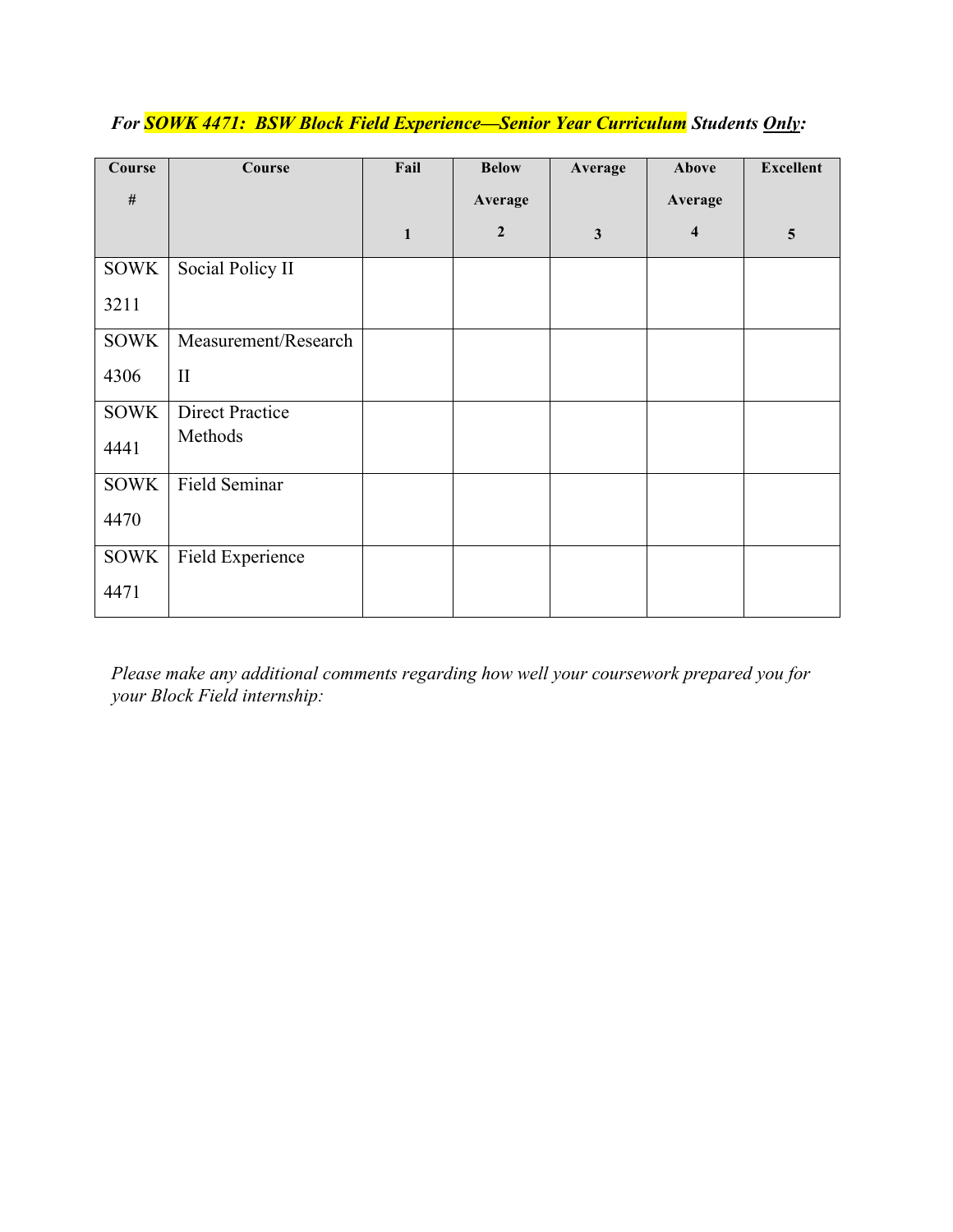*What additional course content would have helped you prepare better for your Block Field internship?*